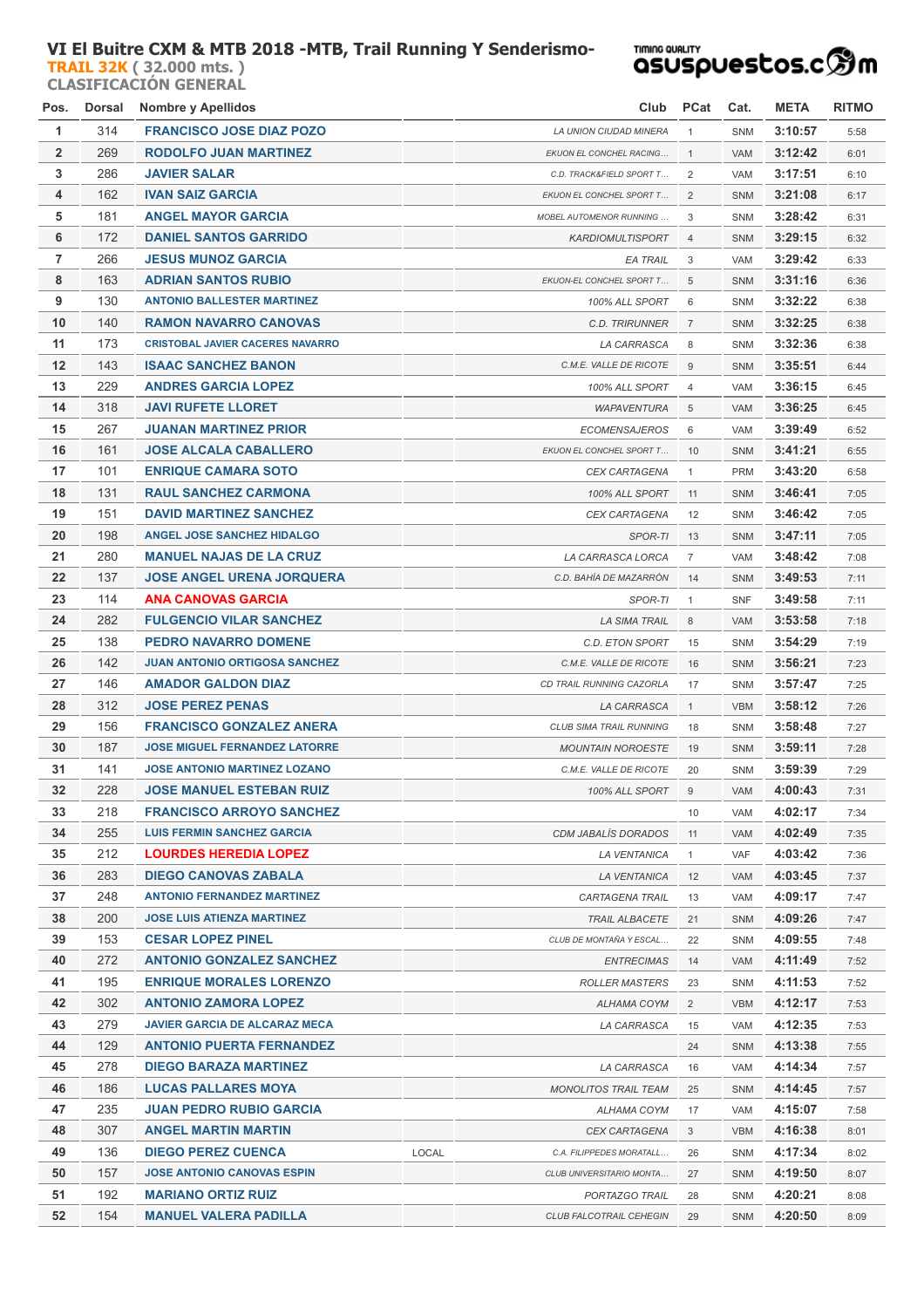| 53  | 310 | <b>EMILIO LORENZO CARRENO</b>            |              | <b>CLUB TRAIL ALBACETE</b>                            | 4              | <b>VBM</b> | 4:21:09 | 8:09 |
|-----|-----|------------------------------------------|--------------|-------------------------------------------------------|----------------|------------|---------|------|
| 54  | 174 | <b>ALFONSO MILLAN NAVARRO</b>            |              | LA CARRASCA                                           | 30             | <b>SNM</b> | 4:21:39 | 8:10 |
| 55  | 168 | <b>FRANCISCO JAVIER NADAL ESPIN</b>      |              | <b>ENTRECIMAS TRAIL</b>                               | 31             | SNM        | 4:25:28 | 8:17 |
| 56  | 165 | <b>JUAN PEDRO MARTINEZ JIMENEZ</b>       |              | <b>ENTRECIMAS TRAIL</b>                               | 32             | <b>SNM</b> | 4:25:29 | 8:17 |
| 57  | 295 | <b>JOSE VILAR SANCHEZ</b>                |              | <b>TRAIL RUNNING LA SIMA</b>                          | 18             | <b>VAM</b> | 4:26:28 | 8:19 |
| 58  | 223 | <b>VICTOR GERMAN MELON ANDRES</b>        |              |                                                       | 19             | VAM        | 4:27:47 | 8:22 |
| 59  | 111 | <b>ANA CRISTINA CONSTANTIN</b>           |              | LA VARA TRAIL                                         | 2              | <b>SNF</b> | 4:30:21 | 8:26 |
| 60  | 276 | <b>FULGENCIO CASANOVA ALCARAZ</b>        |              | <b>KAMPAMENTO BASE</b>                                | 20             | <b>VAM</b> | 4:30:23 | 8:26 |
| 61  | 268 | <b>FRANCISCO JOSE MONDEJAR FERNANDEZ</b> |              | <b>EIGER</b>                                          | 21             | VAM        | 4:31:00 | 8:28 |
| 62  | 184 | <b>GREGORIO MUNOZ NAVARRO</b>            |              | <b>MONOLITOS TRAIL TEAM</b>                           | 33             | <b>SNM</b> | 4:31:36 | 8:29 |
| 63  | 207 | <b>ESTER SANCHEZ PEREZ</b>               |              | <b>CUATRO SANTOS CARTAGENA</b>                        | $\overline{2}$ | <b>VAF</b> | 4:31:39 | 8:29 |
| 64  | 234 | <b>PEDRO MIGUEL SAEZ SANPER</b>          |              | 30740 C.D.                                            | 22             | <b>VAM</b> | 4:31:44 | 8:29 |
| 65  | 160 | <b>ROLANDO BERMUDEZ RODRIGUEZ</b>        |              | <b>EIGER</b>                                          | 34             | SNM        | 4:34:12 | 8:34 |
| 66  | 263 | <b>FRANCISCO JAVIER CASTILLA PASCUAL</b> |              |                                                       |                |            | 4:34:58 |      |
| 67  | 110 | <b>EVA ROCIO DE GEA MARTINEZ</b>         |              | <b>CLUB TRAIL ALBACETE</b><br>CLUB FALCOTRAIL CEHEGIN | 23             | VAM        | 4:37:17 | 8:35 |
|     |     |                                          |              |                                                       | 3              | <b>SNF</b> |         | 8:39 |
| 68  | 262 | <b>JUAN SANCHEZ RODRIGUEZ</b>            |              | CLUB FALCOTRAIL CEHEGIN                               | 24             | <b>VAM</b> | 4:37:20 | 8:40 |
| 69  | 179 | PEDRO RUBEN NAVARRO PUERTA               |              | LAS CABRAS TIRAN AL MONT                              | 35             | SNM        | 4:37:39 | 8:40 |
| 70  | 183 | PEDRO JOSE GARCIA GONZALEZ               |              | <b>MONOLITOS TRAIL TEAM</b>                           | 36             | SNM        | 4:37:46 | 8:40 |
| 71  | 231 | <b>JUAN AMADOR MARTINEZ FERRER</b>       |              | 30740 C.D.                                            | 25             | <b>VAM</b> | 4:39:50 | 8:44 |
| 72  | 188 | <b>GERMAN ROMERA VELEZ</b>               | LOCAL        | <b>MOUNTAIN NOROESTE</b>                              | 37             | <b>SNM</b> | 4:39:58 | 8:44 |
| 73  | 201 | <b>CARLOS PINTOR SMITH</b>               |              | <b>ULTRA TRAIL BENIDORM</b>                           | 38             | SNM        | 4:40:00 | 8:45 |
| 74  | 305 | <b>ABUNDIO BOUZON CALVO</b>              |              | CARTAGENA TRAIL                                       | 5              | <b>VBM</b> | 4:40:05 | 8:45 |
| 75  | 254 | <b>FRANCISCO JAVIER RUIZ HERNANDEZ</b>   |              | CARTAGENA TRAIL                                       | 26             | VAM        | 4:40:17 | 8:45 |
| 76  | 113 | <b>ISABEL MARTINEZ FERNANDEZ</b>         |              | <b>ROLLER MASTERS</b>                                 | $\overline{4}$ | <b>SNF</b> | 4:40:25 | 8:45 |
| 77  | 308 | <b>FRANCISCO AGUDO RUIZ</b>              |              | CLUB FALCOTRAIL CEHEGIN                               | 6              | <b>VBM</b> | 4:43:24 | 8:51 |
| 78  | 259 | <b>JUAN FRANCISCO AGUDO RUIZ</b>         |              | CLUB FALCOTRAIL CEHEGIN                               | 27             | <b>VAM</b> | 4:43:26 | 8:51 |
| 79  | 213 | <b>CARMEN FREIXINOS MARTINEZ</b>         |              | SPOR-TI                                               | 3              | <b>VAF</b> | 4:45:09 | 8:54 |
| 80  | 122 | <b>DAVID DEL VALS RODRIGUEZ</b>          |              |                                                       | 39             | SNM        | 4:46:30 | 8:57 |
| 81  | 264 | JOSE MANUEL COMPAN OLMO                  |              | COLLA TAMBORINÀ                                       | 28             | <b>VAM</b> | 4:48:35 | 9:01 |
| 82  | 182 | <b>GREGORIO VELASCO CANOVAS</b>          |              | <b>MONGRAT TEAM</b>                                   | 40             | <b>SNM</b> | 4:48:54 | 9:01 |
| 83  | 199 | <b>JOSE RAMON PEREZ PEREZ</b>            |              | <b>T.&amp;.F SPORT TEAM</b>                           | 41             | SNM        | 4:49:29 | 9:02 |
| 84  | 301 | <b>SIMON NAVARRO GARCIA</b>              |              | <b>ALHAMA COYM</b>                                    | $\overline{7}$ | <b>VBM</b> | 4:51:48 | 9:07 |
| 85  | 147 | <b>EDUARDO MADRIGAL HERNANDEZ</b>        |              | <b>CDTEM PEDREZUELA</b>                               | 42             | SNM        | 4:53:38 | 9:10 |
| 86  | 170 | <b>JUAN FRANCISCO RUIZ SANCHEZ</b>       |              | <b>HINNENI TRAIL RUNNING</b>                          | 43             | SNM        | 4:56:37 | 9:16 |
| 87  | 227 | <b>JOSE ESTEBAN GALERA</b>               |              |                                                       | 29             | VAM        | 4:58:19 | 9:19 |
| 88  | 299 | <b>FRANCISCO JOSE HARO ORTEGA</b>        |              |                                                       | 8              | <b>VBM</b> | 4:58:20 | 9:19 |
| 89  | 222 | <b>ALONSO LORENTE LOPEZ</b>              |              |                                                       | 30             | VAM        | 4:58:22 | 9:19 |
| 90  | 121 | <b>EDUARDO CIDONCHA DEL CASTILLO</b>     |              |                                                       | 44             | SNM        | 4:58:23 | 9:19 |
| 91  | 247 | <b>AGUSTIN BELMONTE MATEO</b>            |              | <b>CARTAGENA TRAIL</b>                                | 31             | VAM        | 4:58:47 | 9:20 |
| 92  | 243 | <b>JOSE VICENTE MASO ZAPLANA</b>         |              | C.D. RUNTRITON CARTAGENA                              | 32             | <b>VAM</b> | 4:59:20 | 9:21 |
| 93  | 125 | <b>JOSE ANTONIO LOPEZ MINARRO</b>        |              |                                                       | 45             | SNM        | 4:59:31 | 9:21 |
| 94  | 118 | <b>RUBEN MIGUEL BLAZQUEZ SEGURA</b>      |              |                                                       | 46             | SNM        | 4:59:32 | 9:21 |
| 95  | 124 | JOSE MARIA LOPEZ MARTINEZ                |              |                                                       | 47             | SNM        | 5:00:55 | 9:24 |
| 96  | 317 | <b>FIDEL ROMERO TRISTANTE</b>            |              | CLUB SEND. PIEDRA DE LA                               | 48             | <b>SNM</b> | 5:01:17 | 9:24 |
| 97  | 127 | <b>SERGIO LOSA ORTIZ</b>                 |              |                                                       | 49             | SNM        | 5:01:36 | 9:25 |
| 98  | 208 | LUCIA GARCIA HEREDIA                     |              | G.S. VENTA LA RATA                                    | $\overline{4}$ | <b>VAF</b> | 5:02:43 | 9:27 |
| 99  | 265 | <b>JUANJO CARCEL MANZANO</b>             |              | COSTERA SUR TRAIL PAN MO                              | 33             | VAM        | 5:03:48 | 9:29 |
| 100 | 177 | <b>JOSE ANTONIO LOPEZ LOPEZ</b>          |              | LAS CABRAS TIRAN AL MONT                              | 50             | SNM        | 5:05:02 | 9:31 |
| 101 | 220 | <b>SALVADOR GUIRAO BERNAL</b>            |              |                                                       | 34             | VAM        | 5:08:14 | 9:37 |
| 102 | 241 | <b>GUSTAVO PEREZ SANCHEZ</b>             |              | C.A.T. HORADADA                                       | 35             | <b>VAM</b> | 5:08:42 | 9:38 |
| 103 | 293 | <b>JOSE JAVIER NOGUERA BERNAL</b>        |              | SPOR-TI                                               | 36             | VAM        | 5:10:49 | 9:42 |
| 104 | 232 | <b>OSCAR NUNEZ</b>                       |              | 30740 C.D.                                            | 37             | VAM        | 5:11:22 | 9:43 |
| 105 | 196 | <b>DIEGO HURTADO PADILLA</b>             |              | SPOR-TI                                               | 51             | SNM        | 5:13:46 | 9:48 |
| 106 | 281 | <b>VICTOR OLIVA GRACIA</b>               |              | LA PURISIMA TEAM YECLA                                | 38             | VAM        | 5:13:48 | 9:48 |
| 107 | 112 | <b>NORA GARCIA GUERRERO</b>              | <b>LOCAL</b> | <b>MOUNTAIN NOROESTE</b>                              | 5              | <b>SNF</b> | 5:13:54 | 9:48 |
| 108 | 239 | <b>ALFREDO SARABIA MARTINEZ</b>          |              | C.A. GRUMOCS                                          | 39             | <b>VAM</b> | 5:14:26 | 9:49 |
| 109 | 159 | <b>FRANCISCO MENCHON</b>                 |              | <b>CORREBIRRAS</b>                                    | 52             | SNM        | 5:17:00 | 9:54 |
|     |     |                                          |              |                                                       |                |            |         |      |